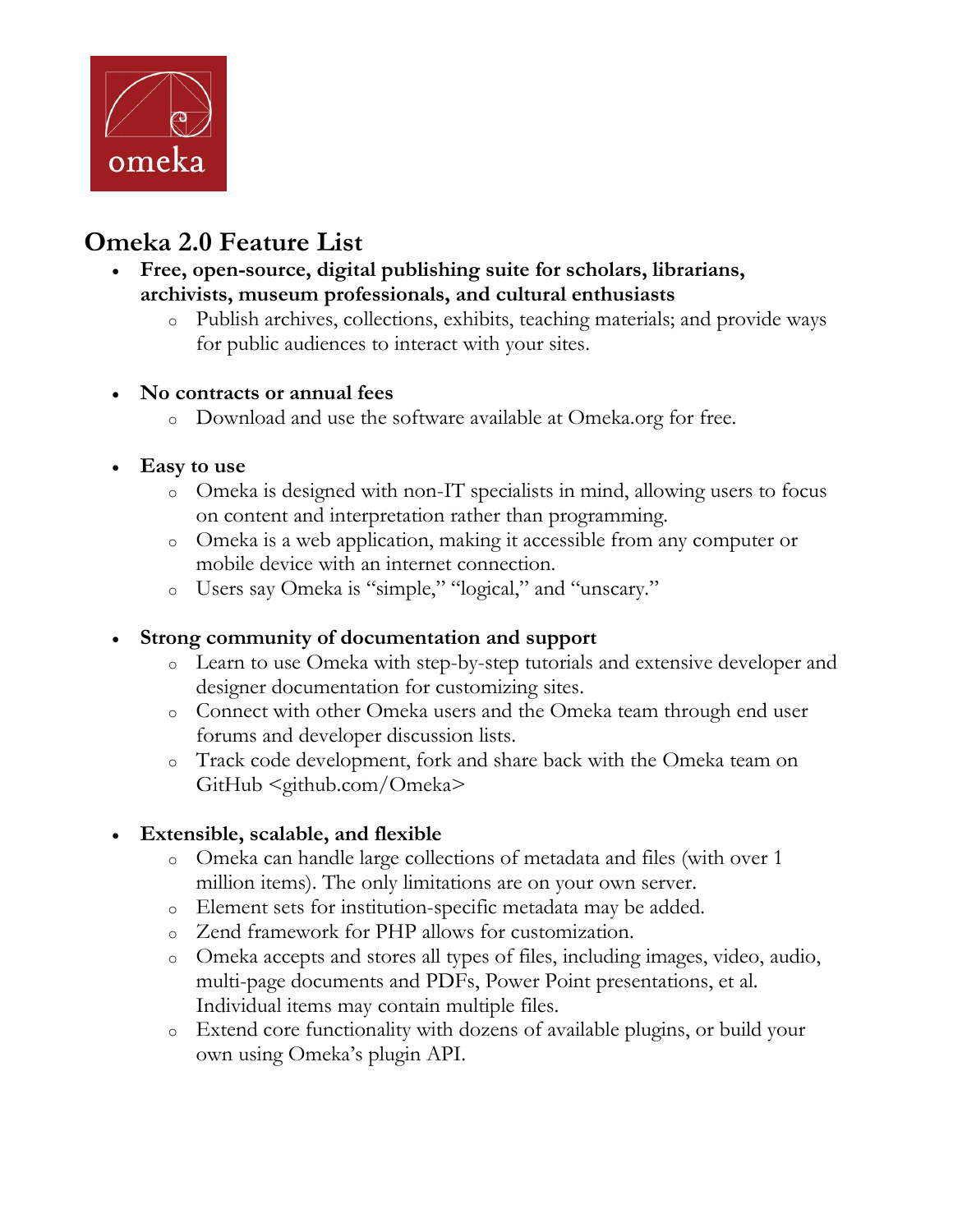

#### **Standards-based Metadata and Web Design**

- o Every item, file, and collection contains fields for Unqualified Dublin Core elements. Dublin Core is an internationally-recognized and widely-adopted schema.
- o Omeka 2.x comes packaged with design themes that follow best practices in accessible web design, are section 508 compliant, have ARIA roles for screen readers, and are responsive to different screen sizes for ease of reading on tablets and mobile phones.

### **Customizable Web Design**

- o Omeka's pre-packaged design themes can be quickly modified in administrative interface by adding logos and taglines, controlling navigation, and editing CSS elements.
- o Custom themes can be built using Omeka's flexible development API, or by modifying CSS, PHP, or HTML.

#### **Interoperable**

- o Unqualified Dublin Core data, combined with Omeka-generated feeds, data API, and OAI-PMH harvestable data, give Omeka sites the ability to share data among different systems and with other Omeka sites. Dublin Core Extended plugin adds a full complement of all DCMI elements.
- o Fedora Connector connects to content on Fedora Commons.

#### **Data Sharing**

- o Share your Omeka data through a variety feeds including Atom, DCMES-XML, JSON, and RSS2. With Dublin Core Extended plugin, RDF output is also available.
- o Every Omeka site has a REST API enabled which makes your Omeka data discoverable by outside applications.

## **Data Migration**

o Populate an Omeka site by adding items individually or batch adding with data migration and upload tools, such as the OAI-PMH harvester, dropbox plugin for files, and CSV, EAD, and Zotero importer plugins. Import data from one Omeka or Omeka.net site to another with the API Import plugin.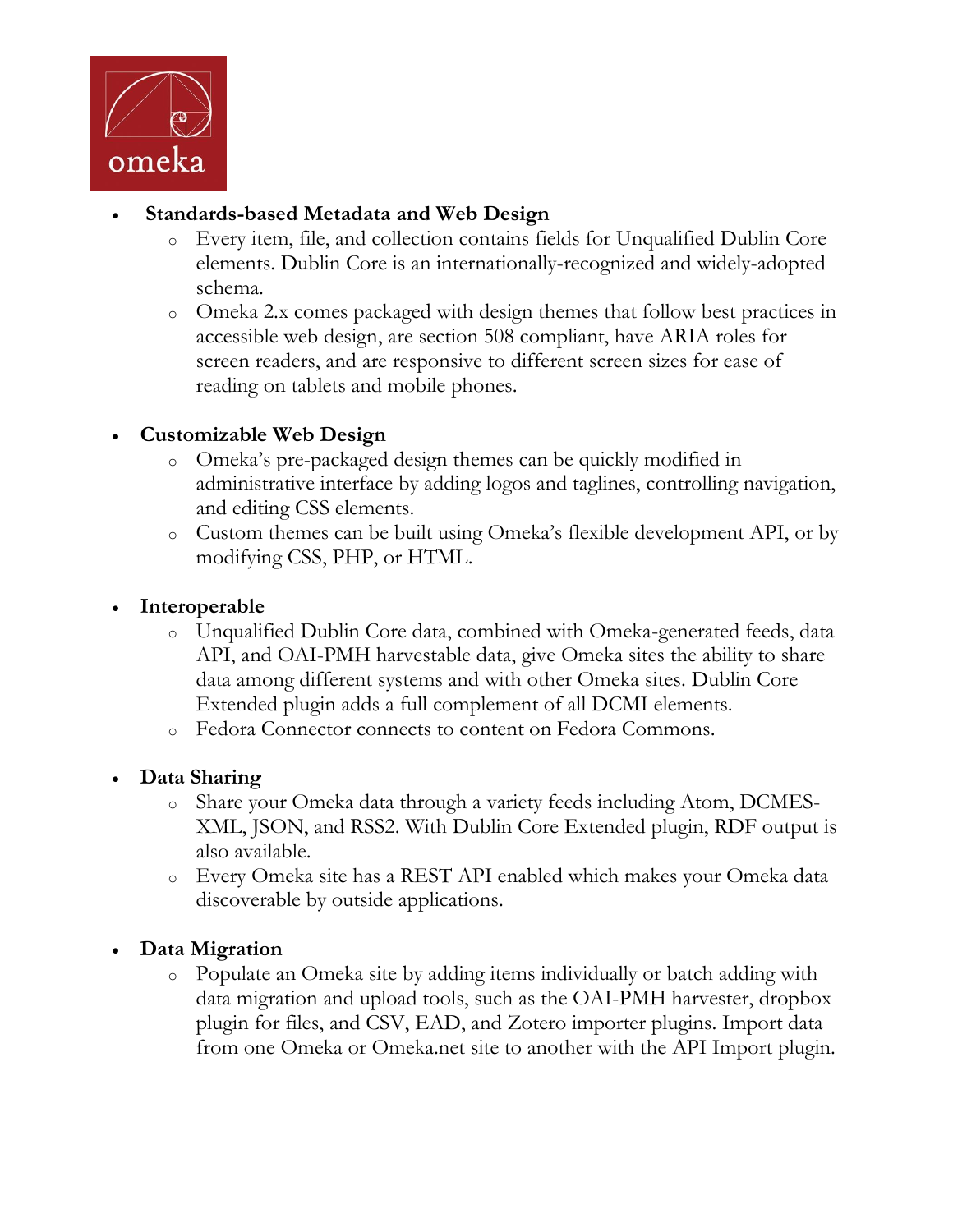

#### **Internationalization of Omeka Code**

- o Translations available in dozens of languages and anyone may submit new translations on Transifex.
- **Publish non-Roman characters.**
	- o Omeka supports Unicode (UTF-8) that allows users to build sites with non-Roman characters, including scientific symbols that display properly in web browsers.
- **Use controlled vocabularies.**
	- o Add the Library of Congress Suggest, Getty Suggest, and Simple Vocab plugins to auto-complete the subject field, or create your own controlled list for other Dublin Core fields.
- **Re-purpose content.**
	- o Enter or import item metadata once, and use items and metadata in multiple instances across website, including exhibits.
- **Publish narratives using Exhibit Builder.**
	- o Create rich, interpretive "exhibits" that combine items in your Omeka site with any narrative text.
	- o Configure each exhibit with a different theme or logo.
- **Create and organize items into collections.**
	- o Collection Tree plugin allows for collections to be nested.

#### **Community-source content.**

- o Scripto opens Dublin Core fields for transcriptions and metadata collection
- o Contribution plugin lets you collect stories, images, and other files from visitors to the site.
- o Posters plugin allows registered visitors to remix the content of your site into small digital posters.
- **Plot items on maps and timelines using Geolocation or Neatline suite of plugins.**